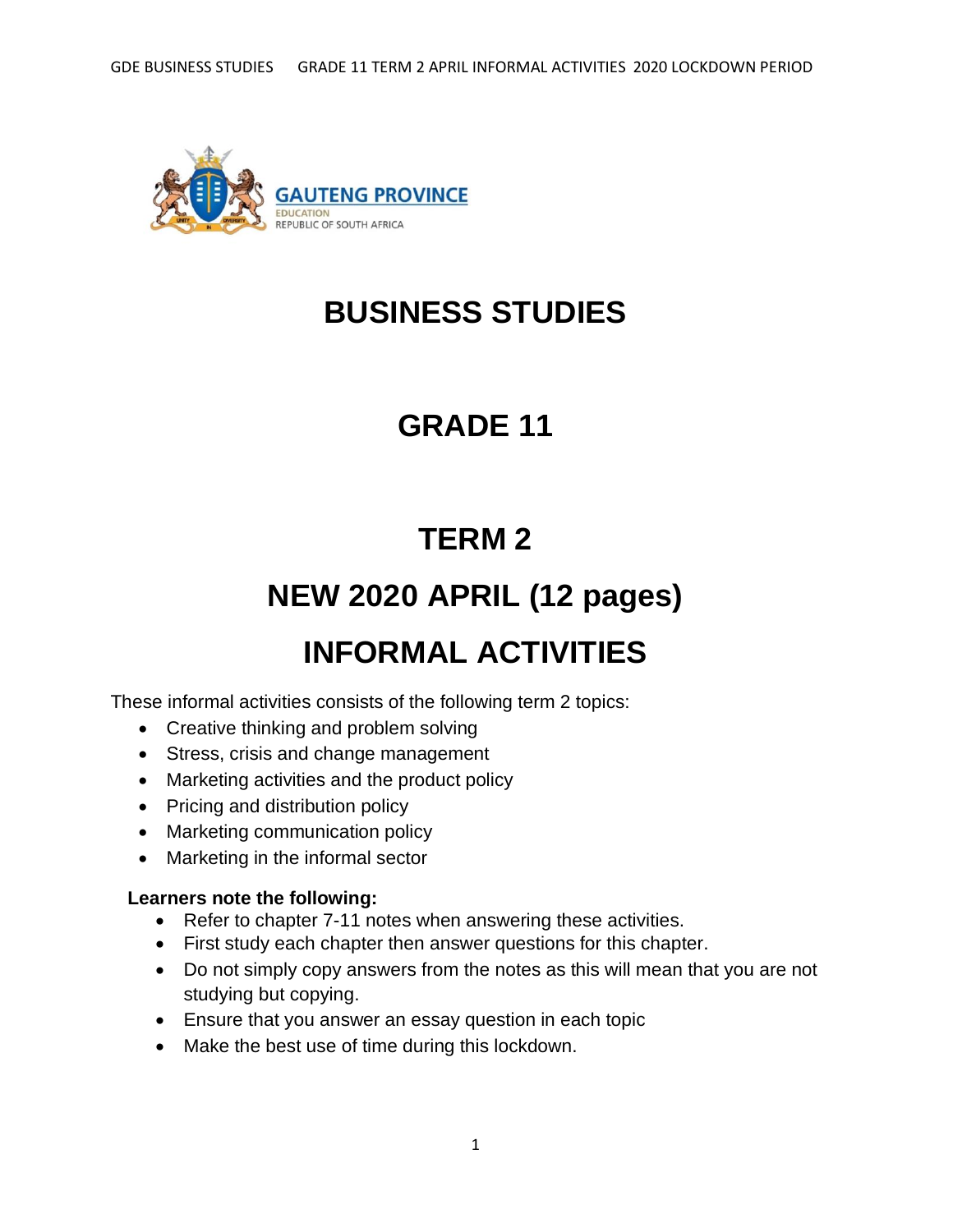# **TERM 2: TOPIC 1: REFER TO CHAPTER 7 NOTES**

# **CREATIVE THINKING AND PROBLEM SOLVING**

# **QUESTION 1**

- 1.1 Elaborate on the meaning of routine thinking. **(4)**
- 1.2 Distinguish between conventional and non-conventional solutions. **(8)**
- 1.3 Read the scenario below and answer the questions that follow:

## **NEO HAIR SALON (NHS)**

Neo Hair Salon is a popular hair salon for both females and males of all ages. NHS staff was interviewed by a local media about the quality of service rendered. Some clients mentioned that NHS does not change their hairstyles and threatened to stop using their services.

The management of NHS requested their employees to come up with new ideas on how this problem can be solved. They also offered reward schemes for employees who came up with creative ideas.

- 1.3.1 Quote TWO ways in which NHS created an environment that stimulates creative thinking. **(2)**
- 1.3.2 Advise NHS on other ways in which they can create an environment that stimulates creative thinking. **(8)**
- 1.3.3 Explain to NHS the advantages of creative thinking in the workplace. **(8)**
- 1.4 Read the scenario below and answer the questions that follow.

## **ORNETTE CONSTRUCTIONS ( OC)**

Ornette Constructions is well known for building quality houses and office buildings. Ornette, the owner of the business wants to change the design of her products. She requested her employees to weigh the advantages and disadvantages of her ideas. Ornette also wants to increase her target market. She requested a group of experts to suggest ideas on how to attract more customers.

1.4.1 Identify TWO problem solving techniques applied by Ornette. Motivate your answer by quoting from the scenario. **(6)**

| $\frac{1}{2}$                    |                   |
|----------------------------------|-------------------|
| <b>PROBLEM SOLVING TECHNIQUE</b> | <b>MOTIVATION</b> |
|                                  |                   |
|                                  |                   |

Use the table below as a guide to answer QUESTION 1.4.1.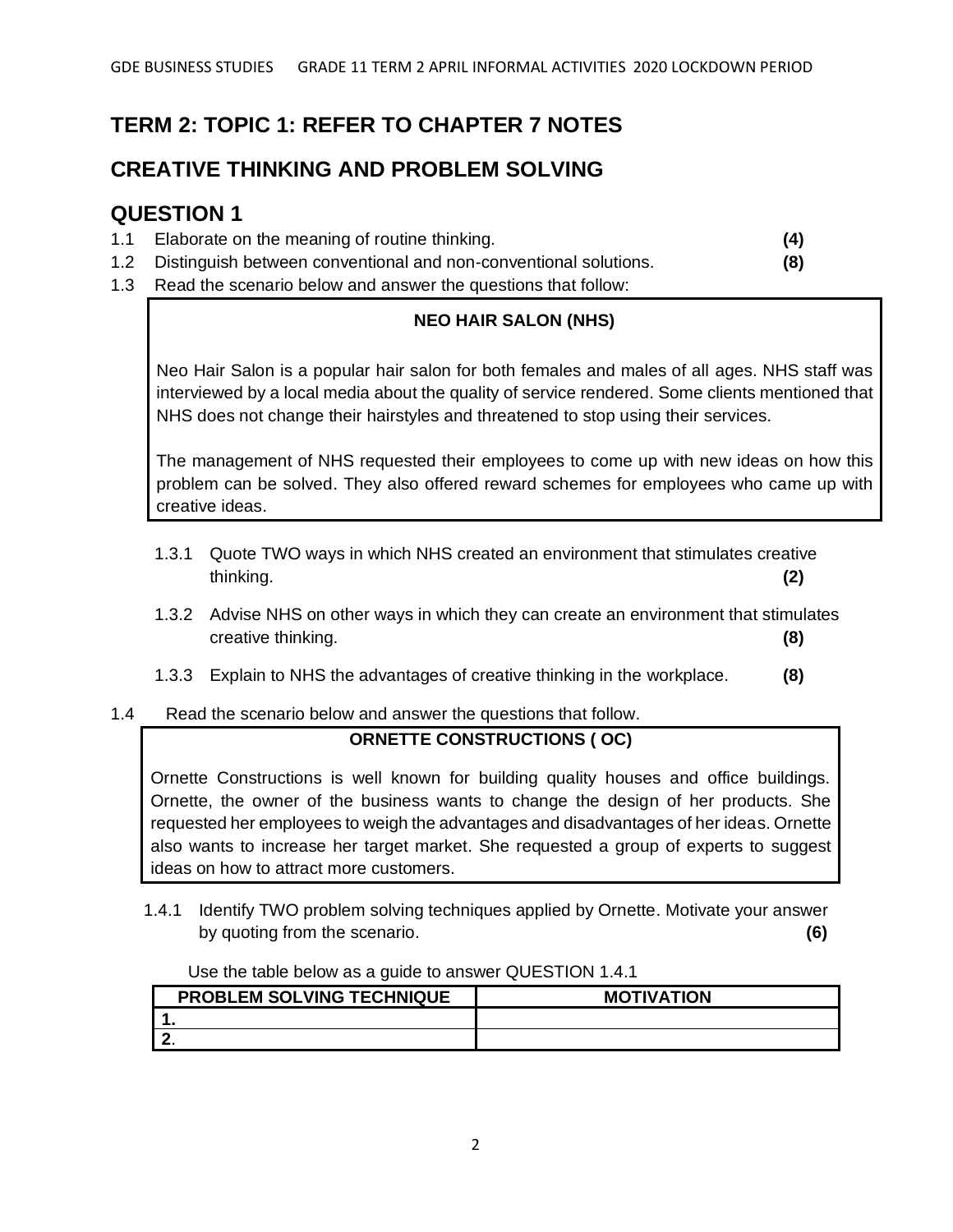1.4.2 Advise Ornette on how to apply EACH problem solving technique identified in QUESTION 1.4.1 above. **(16)**

Use the table below as a guide to answer QUESTION 1.4.2

| <b>PROBLEM SOLVING TECHNIQUES</b> | <b>APPLICATION</b> |
|-----------------------------------|--------------------|
|                                   |                    |
|                                   |                    |

#### **QUESTION 1.5**

#### **Essay question**

Businesses are faced with many business problems. Everyone needs to think creatively in the workplace so that complex business problems can be solved. Businesses need to apply the Delphi technique and the force field analysis to solve some of their problems. Many businesses have benefited from creative thinking in the workplace.

Write an essay on creative thinking and problem solving in which you include the following aspects:

- Elaborate on the meaning of creative thinking
- Distinguish between decision-making and problem-solving
- Discuss the advantages of creative thinking in the workplace
- Advise businesses on how they can apply the following problem solving techniques in the workplace:
	- o Delphi technique
	- o Force field analysis

**(40)**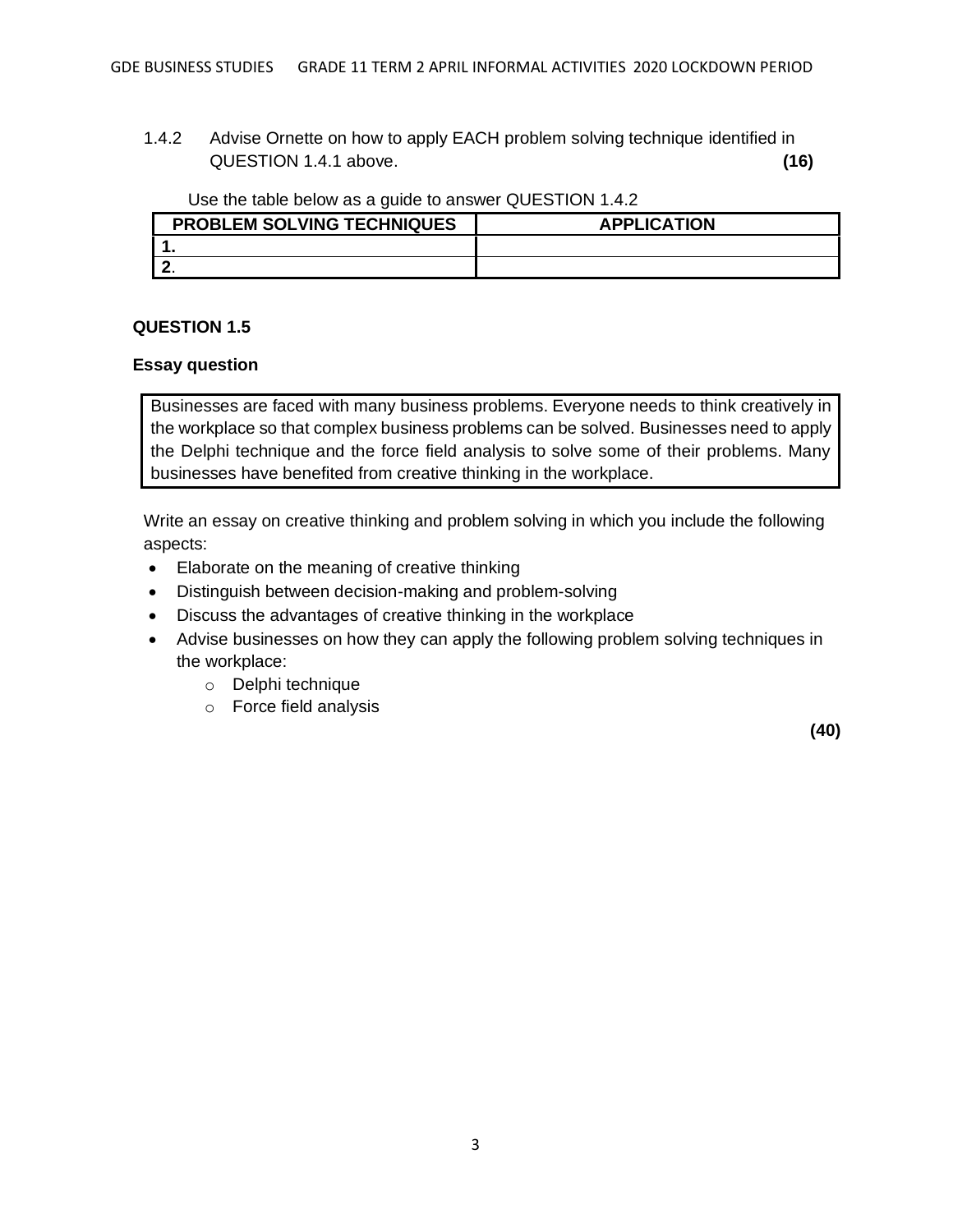# **TOPIC 2: REFER TO CHAPTER 8 NOTES**

## **STRESS AND CRISIS MANAGEMENT**

## **QUESTION 2**

- 2.1 Elaborate on the meaning of stress. **(4)**
- 2.2 Identify the causes of stress represented by EACH statement below:
	- 2.2.1 Dan is not able to perform his duties as he was given the responsibility to manage three departments in his workplace.
	- 2.2.2 The employees of Elsie Manufacturer are not able to use the latest equipment to produce quality products.
	- 2.2.3 The management of Nkone Auditors always instruct their employees to work at home and spend less time with their families. **(6)**
- 2.3 Mention FIVE other causes of stress in the workplace. **(5)**
- 2.4 Recommend ways employees can manage stress in the workplace. **(8)**
- 2.5 Explain the importance of stress management in the workplace. **(8)**
- 2.6 Read the scenario below and answer the questions that follow.

### **AGNES EVENTS (EA)**

Agnes Events is a large business that specialises in planning birthdays and wedding events. Some of EA's assets and equipment were stolen. EA's employees blamed each other for stealing these items. This created conflict in the workplace.

2.6.1 Name TWO causes of crisis from the scenario above. **(2)** 2.6.2 Give other FOUR example of crisis in the workplace. **(4)** 2.6.3 Advise the management of EA on how they can deal with crisis in the workplace. **(8)** 2.7 Elaborate on the meaning of change in the workplace. **(4)** 2.8 Give examples of the following external causes of change: 2.8.1 Social factors **(2)** 2.8.2 Economic factors **(2)** 2.8.3 Market factors **(2)**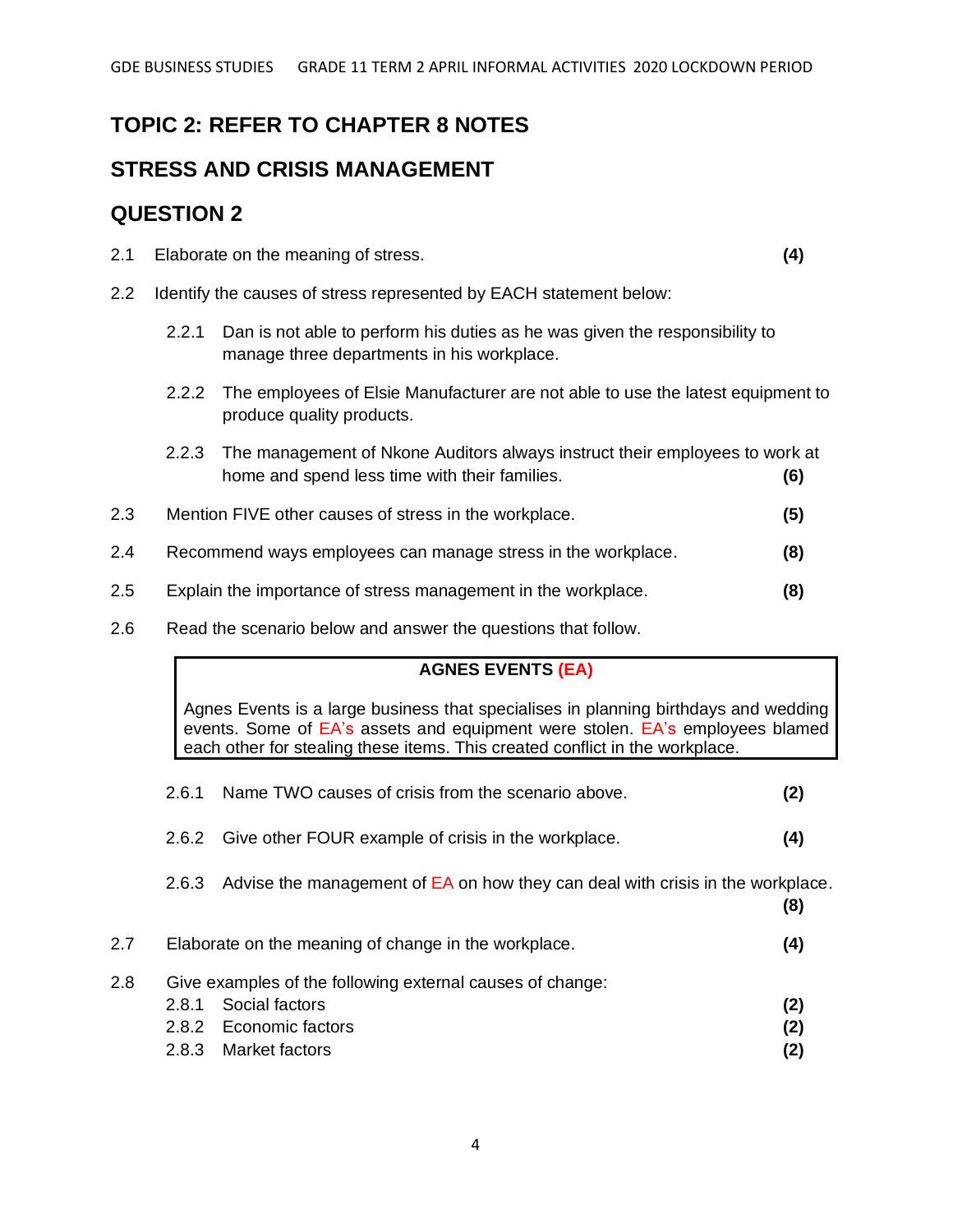2.9 Read the scenario below and answer the questions that follow:

#### **EASY SHOPPING SUPERMARKET (ESS)**

Easy Shopping Supermarket is a large business that sells a variety of goods to different types of customers. The businesses was affected by the coronavirus that they had to terminate the employment contract of some employees as they could no longer afford paying their salaries.

ESS lost some of their customers to the American Smooth Supermarket that sells quality goods at lower prices. The government instructed the management of ESS to give the previously disadvantages individuals equal job opportunities.

2.9.1 Identify THREE major changes that ESS and its employees have to deal with. Use the table below as a guide to answer QUESTION 2.9.1. **(9)**

| <b>MAJOR CHANGE</b> | <b>MOTIVATION</b> |
|---------------------|-------------------|
| . .                 |                   |
| . .                 |                   |
| J.                  |                   |

2.9.2 Suggest strategies that ESS can use to deal with EACH of any TWO major changes identified in QUESTION 2.9.1 above. **(12)**

Use the table below as a guide to answer QUESTION 2.9.2

| <b>MAJOR CHANGE</b> | <b>STRATEGIES</b> |
|---------------------|-------------------|
|                     |                   |
|                     |                   |

- 2.9.3 Advise ESS on how they can apply the following John P Kotter's 8 steps of leading change:
	- o Form a powerful coalition/Build the guiding team
	- o Develop a vision and a strategy
	- o Empower broad based action
	- o Generate/ Create short term wins **(8)**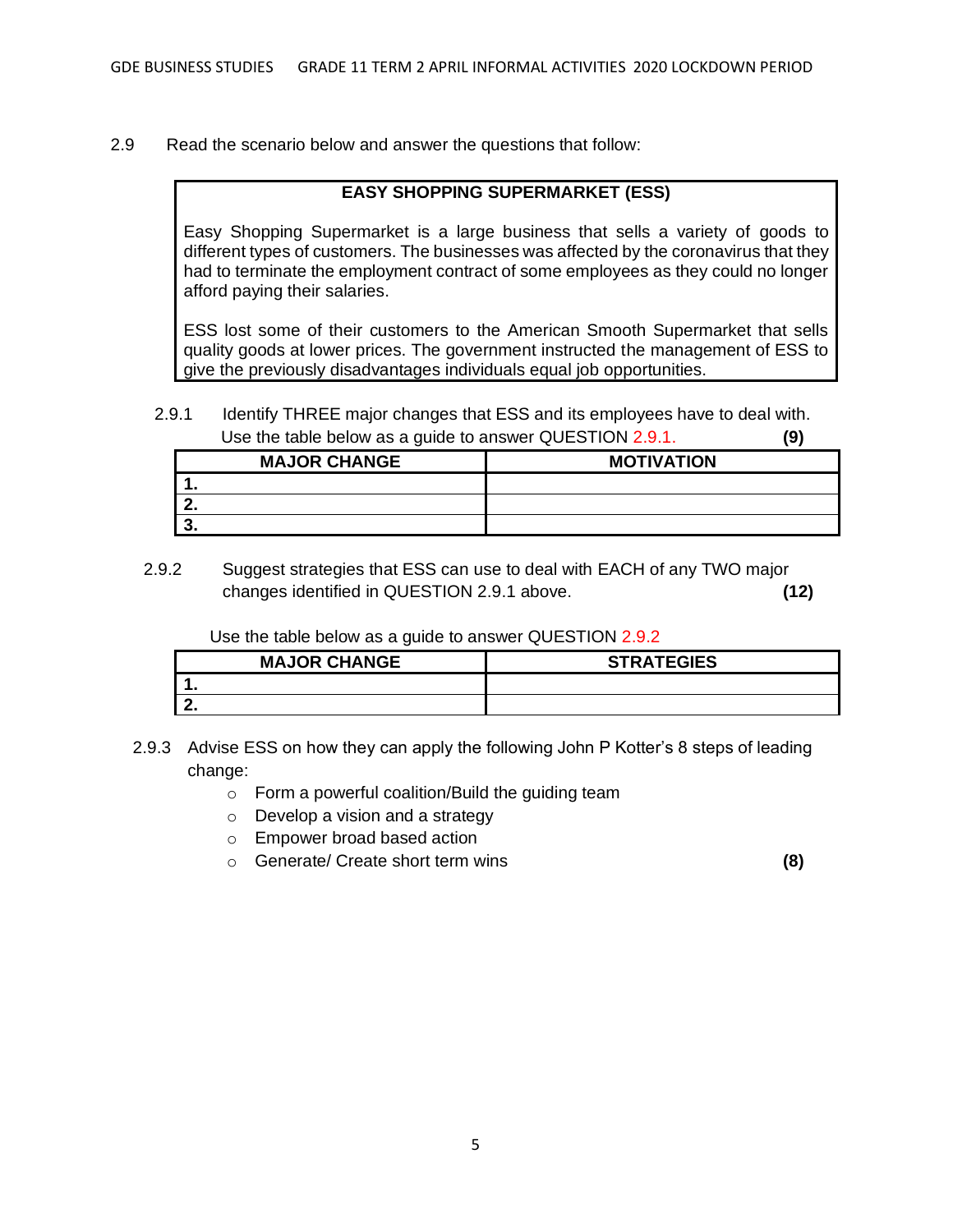#### **2.10 Essay question**

Processes and systems change regularly in the workplace due to internal and external causes of change .These changes increase employees' stress levels in the workplace. Businesses need to be able to handle stress and manage change in the workplace.

Write an essay on stress and change in which you include the following aspects:

- Elaborate on the meaning of stress
- Explain the importance of stress management in the workplace.
- Discuss FOUR major changes that businesses have to deal with.
- Advise businesses on how they can apply John P Kotter's 8 steps of leading change in the workplace. **(40)**

## **TOPIC 3: REFER TO CHAPTER 9 NOTES**

## **MARKETING ACTIVITIES AND THE PRODUCT POLICY**

#### **QUESTION 3**

| 3.1<br>Elaborate on the meaning of marketing. |  |
|-----------------------------------------------|--|
|-----------------------------------------------|--|

- 3.2 Outline FOUR roles of the marketing function. **(8)**
- 3.3 Read the scenario below and answer the questions that follow.

### **DANNY SUPERMARKET (DS)**

Danny Supermarket is known for a prompt delivery of products to customers' places. Perishable goods are kept in cold rooms so that they do not decay. Individual units of products are sorted into specified classes.

3.3.1 Identify THREE marketing activities carried by DS. Motivate your answer by quoting from the scenario above. **(9)**

Use the table below to answer QUESTION 3.3.1

| <b>MARKETING ACTIVITY</b> | <b>MOTIVATION</b> |
|---------------------------|-------------------|
|                           |                   |
|                           |                   |
|                           |                   |

3.3.2 Explain other THREE marketing activities that must be carried by DS. **(9)**

- 3.4 List FOUR components of the marketing mix. **(4)**
- 3.5 Elaborate on the meaning of a product policy. **(2)**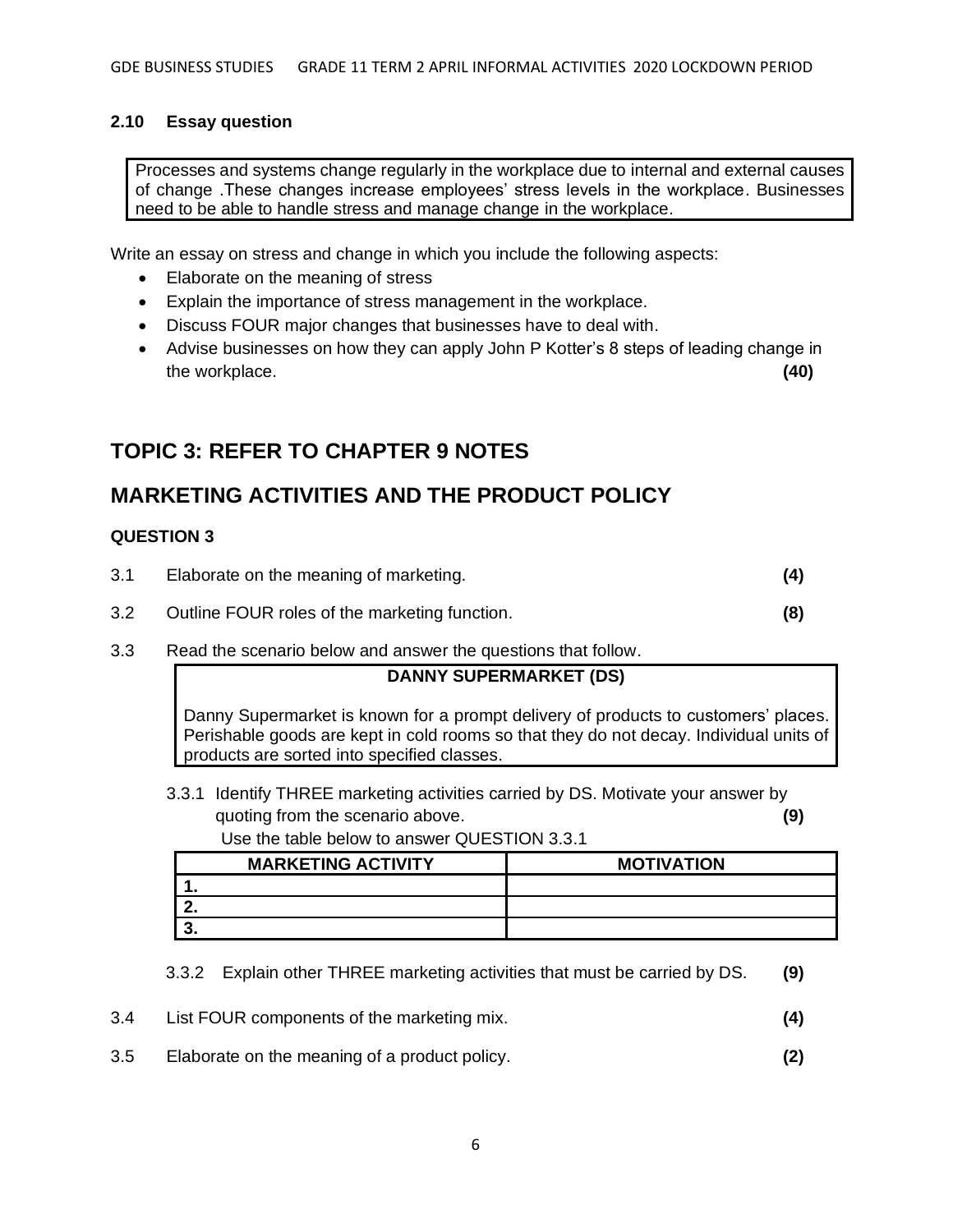- 3.6 Name the type of consumer goods that is represented by EACH statement below:
	- 3.6.1 Tom Manufacturers uses machinery to produce winter clothes. **(2)**
	- 3.6.2 Selby Trading sells fish and chips. **(2)**
- 3.7 Read the scenario below and answer the questions that follow.
	- **EDGO RETAILERS (ER)**
	- Edgo Retailers sells the following types of consumer goods:
		- Jewellery and branded clothes
		- Televisions and clothes
		- Bread and milk
	- 3.7.1 Classify the above mentioned types of products according to types of consumer goods. **(6)**

Use the table below as a guide to answer QUESTION 3.7.1

| TYPES OF PRODUCTS FROM THE I TYPES OF CONSUMER GOODS |  |
|------------------------------------------------------|--|
| <b>SCENARIO</b>                                      |  |
|                                                      |  |
|                                                      |  |
|                                                      |  |

3.8 Discuss the importance of product development **(6)**

3.9 Read the scenario below and answer the questions that follow.

### **TEDDY MANUFACTURER (TM)** Teddy Manufacturer produces ladies fashionable suits. Teddy, the owner of the business shared the following tips on how he designs his products:

- Idea generation
- Concept development and testing
- Testing consumer's responses by using a sample of a small market
- Implements the advertising campaign

Advise Teddy on the other steps in product design. **(8)**

- 3.10 Explain the purpose of packaging. **(8)**
- 3.11 Identify the type of packaging used by Nathi Trading in EACH statement below:
	- 3.11.1 Nathi bought a big box containing many boxes of washing powder.
	- 3.11.2 Some of his wrappers are continually changing.
	- 3.11.3 He sells ice creams in containers so that customers can use it for something else.
	- 3.11.4 They package their exclusive cellphones in expensive boxes.
	- 3.11.5 Soaps and face clothes are packed and sold together **(10)**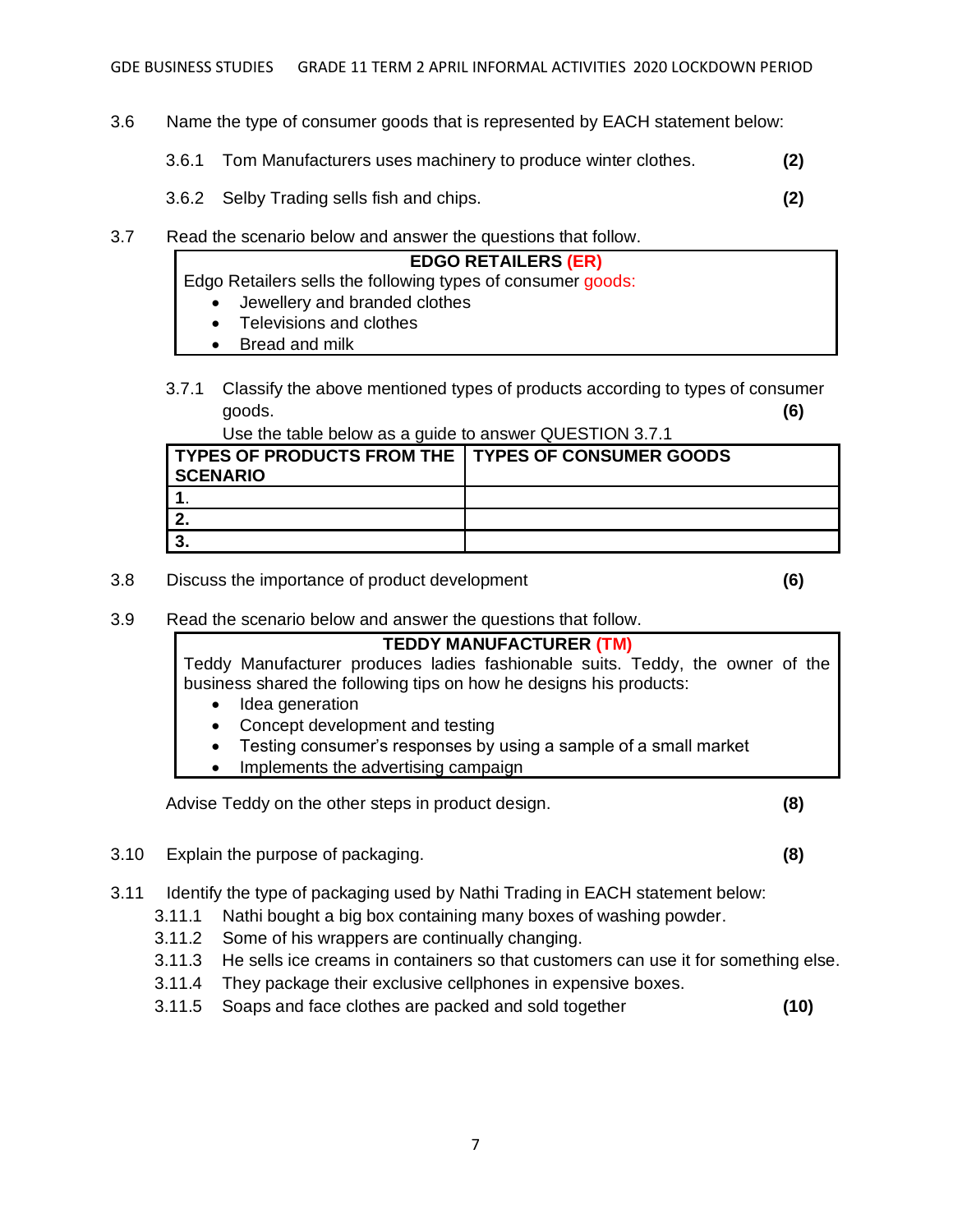- 3.12 Elaborate on the meaning of a trade mark. **(4)**
- 3.13 Discuss the importance of a trade mark for businesses and consumers. **(12)**
- 3.14 Advise businesses on the requirements of a good trade mark. **(8)**

#### 3.15 **Essay question**

Many businesses sell different categories of goods in order to remain competitive and sustainable. They also ensure that they follow the steps in product design and develop a good trade mark for their products.

Write an essay on the product policy in which you include the following aspects:

- Elaborate on the meaning of product policy
- Explain FOUR categories of consumer goods
- Discuss the steps/stages of product design
- Advice businesses on importance of a trade mark for businesses and consumers

 **(40)**

# **TOPIC 4: REFER TO CHAPTER 10 NOTES**

# **THE MARKETING FUNCTION (DISTRIBUTION & PRICING POLICIES)**

### **QUESTION 4**

|  | 4.1 Define the meaning of price. |  |
|--|----------------------------------|--|
|--|----------------------------------|--|

- 4.2 Explain the importance of pricing. **(6)**
- 4.3 Read the scenario below and answer the questions that follow:

## **KHENSANI TRADING ENTERPRISE (KTE)**

Khensani Trading Enterprise uses different pricing techniques to attract many consumers and to increase their market share. Khensani, the owner of the business shared the following pricing techniques with other businesses:

- She sets high prices for innovative and prestigious products
- Her prices are based on what she believes consumers are prepared to pay.
- She used prices such as R699 instead of R700.
- She offers sales and gives special offers
- New products are sold at lower prices
- She sets prices lower than the items cost price
- She sets prices based on what competitors are charging customers

4.3.1 Identify the pricing techniques that are used by KTE in the scenario above. Motivate your answer by quoting from the scenario. **(21)**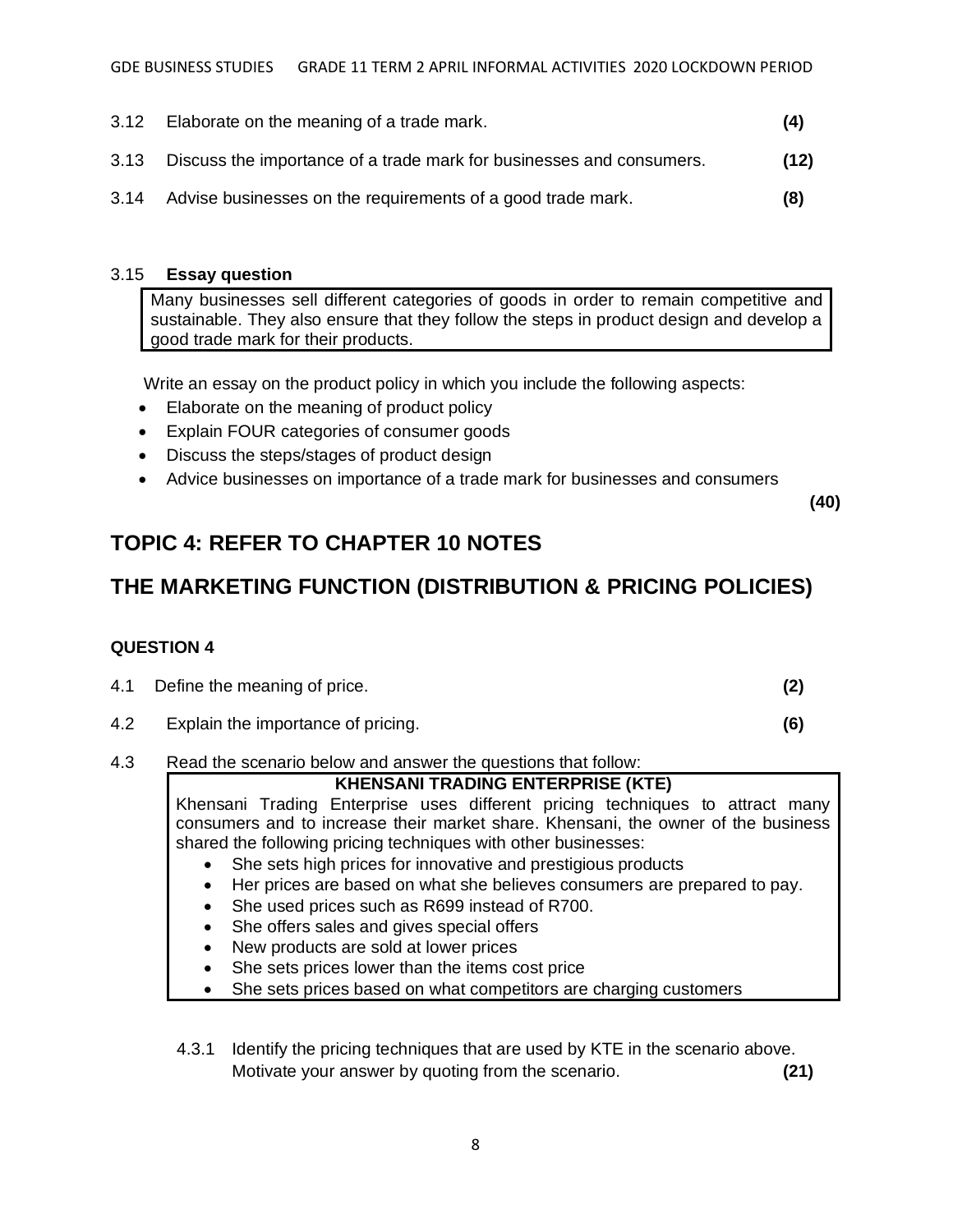| <b>PRICING TECHNIQE</b> | <b>MOTIVATION</b> |
|-------------------------|-------------------|
|                         |                   |
| n                       |                   |
|                         |                   |
|                         |                   |
| г,                      |                   |
| c                       |                   |
|                         |                   |

Use the table below as a guide to answer QUESTION 4.3.1

- 4.3.2 Explain to Khensani other TWO pricing techniques she can use to attract more customers. **(6)**
- 4.3.3 Forms of market are one of the factors that influence pricing. Discuss other FOUR factors that influence pricing. **(12)**
- 4.4 Identify a form of market that is represented by EACH statement below:
	- 4.4.1 Only a few suppliers control the prices of products.
	- 4.4.2 Each supplier has his/her own brand of a particular product.
	- 4.4.3 Only one supplier controls prices and products.
	- 4.4.4 There are many buyers and sellers in market. **(8)**
- 4.5 Elaborate on the meaning of distribution and the channel of distribution. **(8)**
- 4.6 Define the meaning of intermediaries and give THREE example of intermediaries. **(5)**
- 4.7 Explain the role of intermediaries in the distribution process. **(8)**
- 4.8 Read the scenario below and answer the questions that follow.

**SAKINA MANUFACTURERS (SM)** Sakina Manufactures is a large business that produces winter clothes for both males and females. Sakina sells goods to the consumer using retailers. She has decided to sell directly to consumers.

4.8.1 Identify TWO channels of distribution used by SM. Motivate your answer by quoting from the scenario above. **(6)**

Use the table below as a guide to answer QUESTION 4.8.1

| <b>CHANNEL OF DISTRIBUTION</b> | <b>MOTIVATION</b> |
|--------------------------------|-------------------|
|                                |                   |
| . .                            |                   |

4.8.2 Explain to SM other THREE channels of distribution they can use to distribute their products to consumers. **(9)**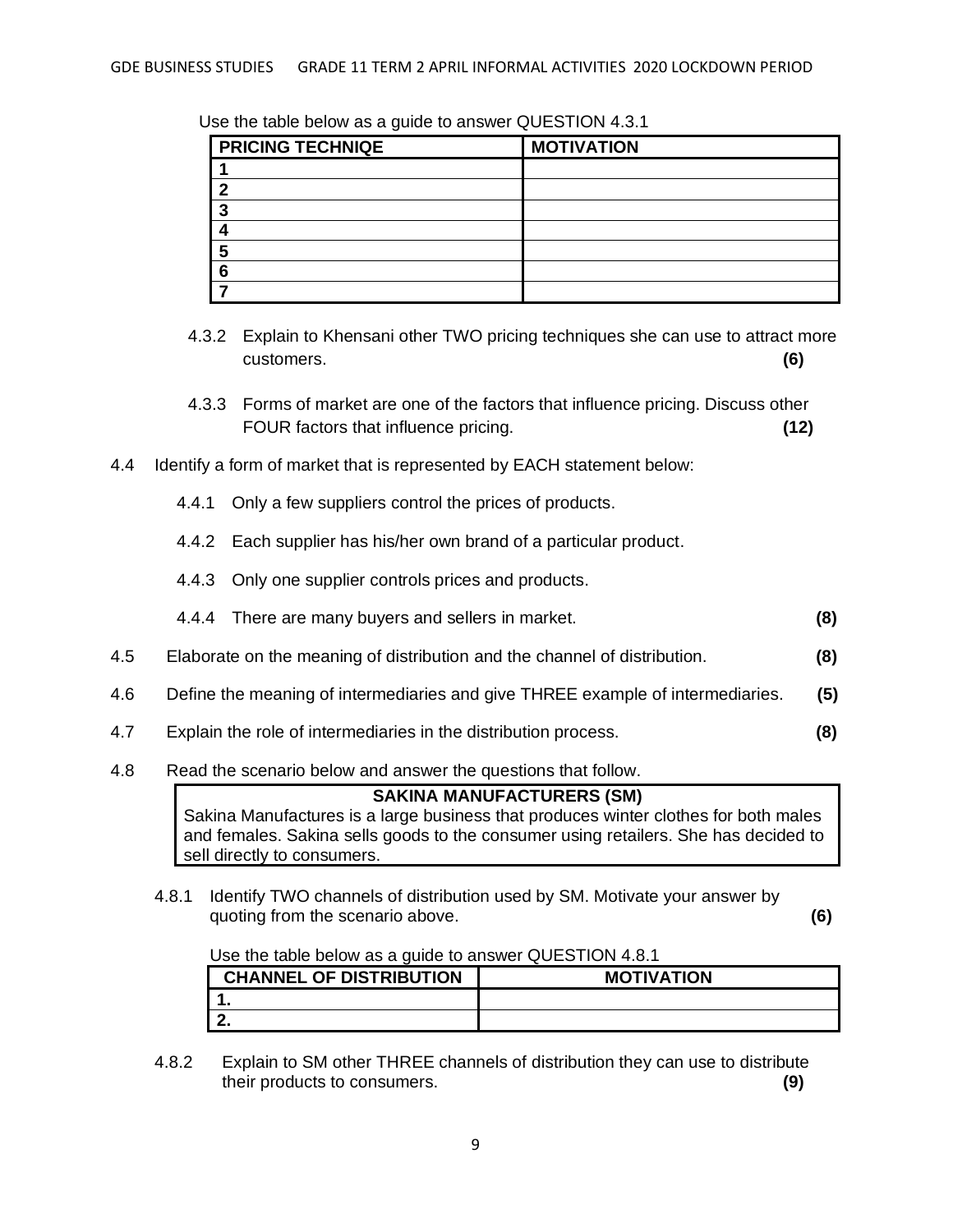- 4.8.3 Explain the reason why Sakina uses the channel of distribution that enables her to sell directly to consumers. **(8)**
- 4.8.4 Advise Sakina on the reasons why she should consider using the other method of distribution channels. **(8)**

#### **4.9 Essay question**

Pricing of products plays an important role in the business world. Businesses should take into consideration different pricing techniques that can be used to attract customers. Businesses agree that intermediaries play an important role in the channel of distribution.

Write an essay on the product and distribution policies in which you include the following aspects:

- Elaborate on the meaning of pricing and distribution
- Explain FOUR pricing techniques businesses can use to attract customers
- Discuss the role of intermediaries in the distribution process
- Advice businesses on the differences between the direct and indirect channel of distribution **(40)**

# **TOPIC 5: CHAPTER 11 NOTES**

## **THE MARKETING FUNCTION (COMMUNICATION POLICY) & MARKETING IN THE INFORMAL SECTOR**

### **QUESTION 5**

5.1 Elaborate on the meaning of a marketing communication policy. **(4)**

5.2 Read the scenario below and answer the questions that follow.

### **NICKY'S WHOLESALERS ( NW)**

Nicky's Wholesalers sells a variety of goods and services. Nicky, the owner of the Company always reminds her customers of the availability of her products. She also increases the sales of her products by offering her customers free discounts and gift vouchers.

- 5.2.1 Quote TWO purpose of sales promotion in the scenario above. **(2)**
- 5.2.2 Give TWO examples of sales promotion from the scenario above. **(2)**
- 5.2.3 Give FOUR other examples of sales promotion. **(4)**
- 5.2.4 Advise NW on other purpose of sales promotion. **(6)**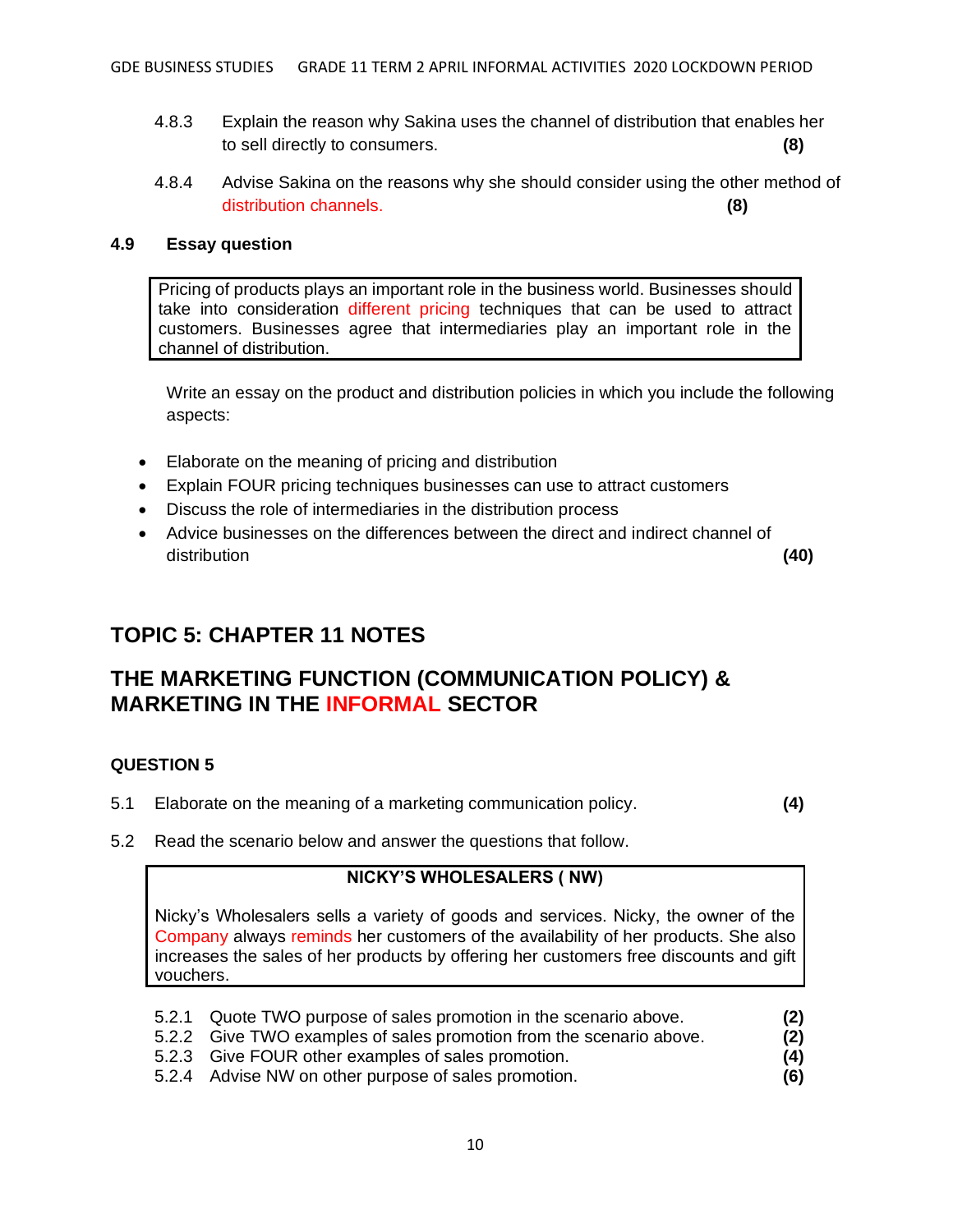- 5.3 Explain the meaning of AIDA as a purpose of advertising. **(8)**
- 5.4 Classify the following advertising medium according to categories of advertising.
	- 5.4.1 Billboards
	- 5.4.2 Radio
	- 5.4.3 Newspapers
	- 5.4.4 Emails and SMS **(8)**

5.5 Elaborate on the meaning of publicity. **(4)**

5.6 Read the scenario below and answer the questions that follow.

#### **CLARG INSURANCE (CI)**

Clarg Consulting has just appointed Dominique as a public relations officer. Dominique was told to keep the media informed of news about the business product launches and to present a favourable image of the business. Dominique gave his customers gifts and samples with the business branding on them.

- 5.6.1 Quote TWO roles of Dominique as a public relations officer in publicity from the scenario above. **(2)**
- 5.6.2 Advise Dominique of his other roles as a public relations officer in publicity. **(6)**
- 5.6.3 Name the example of publicity used by Dominique in the scenario above. **(1)**
- 5.6.4 Outline FOUR other examples of publicity that Dominique can use to promote the image of CI as a business. **(8)**
- 5.7 Define the meaning of personal selling. **(2)**
- 5.8 Advise businesses on the effectiveness of personal selling in promoting their products.

**(8)**

#### 5.9 **Essay question**

Marketing communication policy plays a vital role in the business success. The success of every business depends on how effective businesses intensify and strengthen the application of the components of the marketing communication policy.

Write an essay on the marketing communication in which you include the following aspects:

- Elaborate on the meaning of a marketing communication policy
- Explain FOUR categories of advertising medium
- Discuss the purpose of sales promotion
- Advise businesses on the effectiveness of personal selling in promoting their products.

**(40)**